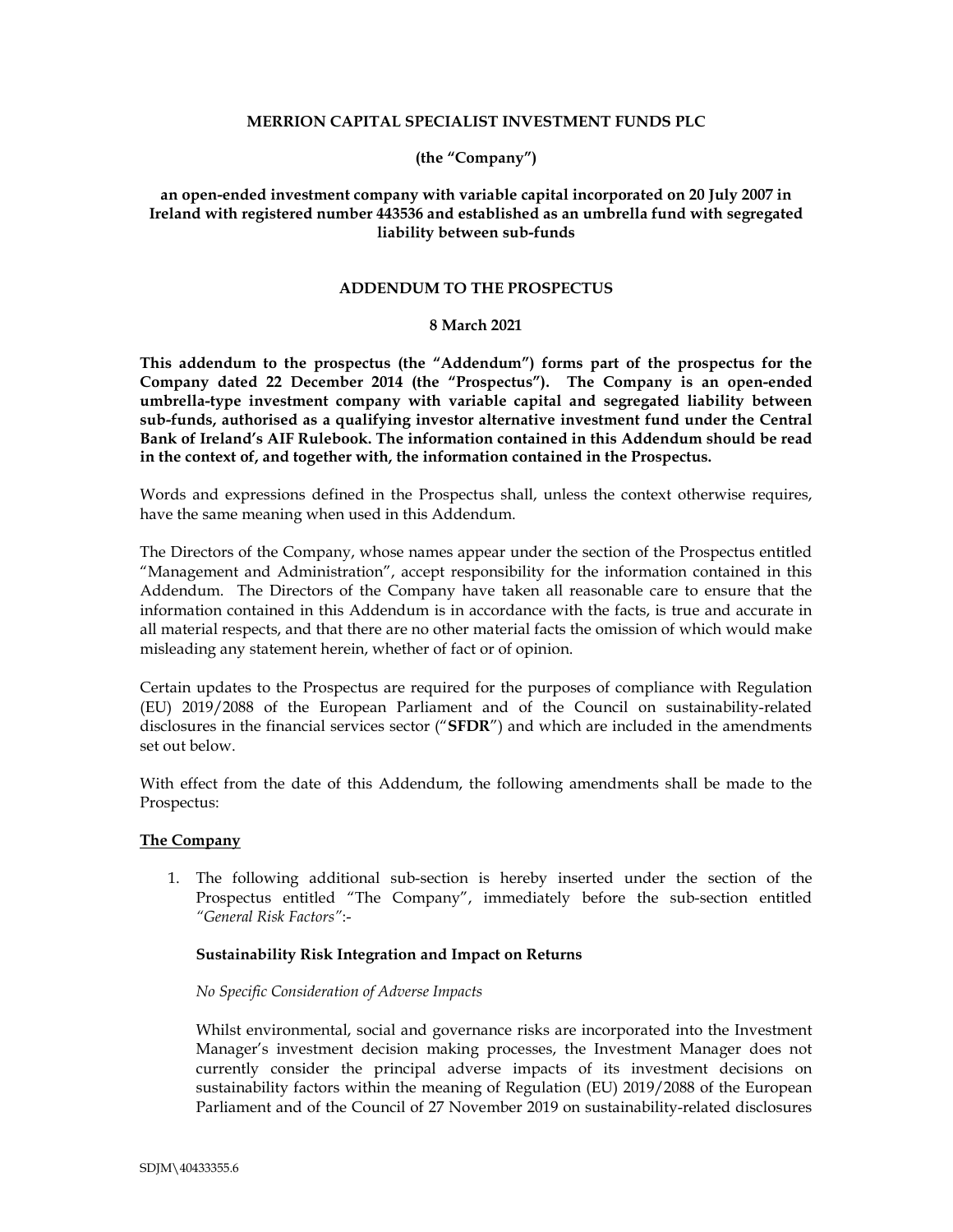in the financial services sector (the "**SFDR**"), as the relevant information required to appropriately assess the principal adverse impacts of the Investment Manager's investment decisions on sustainability factors, is not yet available.

When the finalised Regulatory Technical Standards, supplementing SFDR are published, and the rules are sufficiently clear, it is the current intention of the Investment Manager to comply with the relevant SFDR requirements relating to transparency on the principal adverse impacts of its investment decisions on sustainability factors. The Investment Manager will keep its decision to not specifically consider, as a factor in its investment decision making, the principal adverse impacts of its investment decisions on sustainability factors within the meaning of SFDR under review and will formally reevaluate this decision on an annual basis.

#### *Sustainability Risks*

Although, unless otherwise stated in a particular Supplement, the Funds do not promote environmental or social characteristics for the purposes of SFDR, the Investment Manager integrates sustainability risks and opportunities into their research, analysis and investment decision-making processes.

Sustainability risk means an environmental, social, or governance event or condition, that, if it occurs, could potentially or actually cause a material negative impact on the value of a Fund's investment. Sustainability risks can either represent a risk of their own or have an impact on other risks and may contribute significantly to risks, such as market risks, operational risks, liquidity risks or counterparty risks.

Sustainability risks, as further described in the "Risk Considerations" section below, are important elements to consider in order to enhance long-term risk adjusted returns for investors and to determine strategy risks and opportunities in respect of the Funds. All Funds of the Company currently integrate sustainability risk in their investment process unless otherwise stated in the Supplement issued in respect of a particular Fund. Integration of sustainability risk may vary depending on the Fund's strategy, assets and/or portfolio composition.

The Investment Manager makes use of specific methodologies and databases into which environmental, social, and governance data from external research companies, as well as own research results, are incorporated. Assessment of sustainability risks is complex and may be based on environmental, social or governance data which is difficult to obtain and incomplete, estimated, out of date or otherwise materially inaccurate. Even when identified, there can be no guarantee that these data will be correctly assessed.

To the extent that a sustainability risk occurs, or occurs in a manner that is not anticipated by the Investment Manager, there may be a sudden, material negative impact on the value of an investment, and hence on the Net Asset Value of the Fund. Such negative impact may result in an entire loss of value of the relevant investment(s) and may have an equivalent negative impact on the Net Asset Value of the Fund.

The Investment Manager has implemented a Sustainability Risks Policy which sets out the Investment Manager's policies in respect of the integration of sustainability risks in its investment decision-making process.

*Risk Considerations*